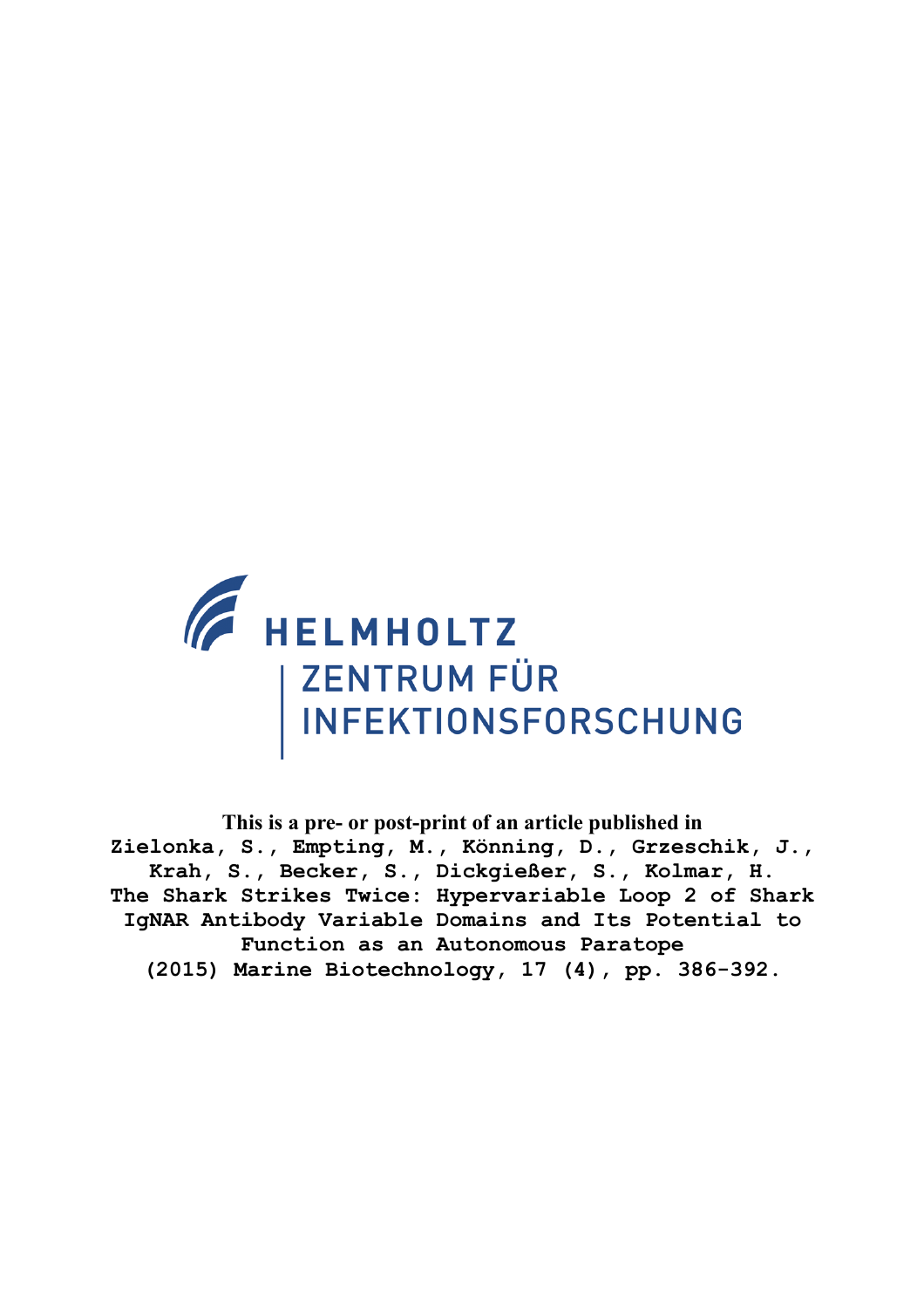### *Short communication*

*The shark strikes twice:* **Hypervariable loop 2 of shark IgNAR antibody variable domains** 

|  |  |  |  |  | and its potential to function as an autonomous paratope |  |  |
|--|--|--|--|--|---------------------------------------------------------|--|--|
|--|--|--|--|--|---------------------------------------------------------|--|--|

- 4 Stefan Zielonka,<sup>1</sup> Martin Empting,<sup>2</sup> Doreen Könning,<sup>1</sup> Julius Grzeschik,<sup>3</sup> Simon Krah,<sup>4</sup> Stefan
- 5 Becker,<sup>4</sup> Stephan Dickgießer,<sup>1</sup> Harald Kolmar<sup>1+</sup>
- <sup>1</sup> Institute for Organic Chemistry and Biochemistry, Technische Universität Darmstadt, Alarich-Weiss-Strasse 4,
- 64287 Darmstadt, Germany
- Helmholtz-Institute for Pharmaceutical Research Saarland (HIPS), Department Drug Design and Optimization,
- Saarland University, Campus C2.3, 66123 Saarbrücken, Germany
- <sup>3</sup> Present Address: Department of Biotechnology, University of Natural Resources and Life Science, 1190 Vienna,
- Austria
- <sup>4</sup> Protein Engineering and Antibody Technologies, Merck-Serono, Merck KGaA, Frankfurter Straße 250, 64293
- Darmstadt, Germany
- 
- <sup>+</sup> To whom correspondence should be addressed:
- Harald Kolmar: Institute for Organic Chemistry and Biochemistry, Technische Universität Darmstadt, Alarich-
- Weiss-Strasse 4, D-64287 Darmstadt, Germany, Phone: +49 6151 16 4742 Fax: +49 6151 16 5399
- Email: Kolmar@Biochemie-TUD.de
- 

### **Keywords**

Antibody engineering, antibody technology, shark, IgNAR, single chain binding domain, heavy

- chain antibody, yeast surface display, antigen-binding site
- 

#### **Abstract**

 In this present study we engineered hypervariable loop 2 (HV2) of the IgNAR variable domain in a way that it solely facilitates antigen binding, potentially functioning as an autonomous paratope. For this, the surface exposed loop corresponding to HV2 was diversified and antigen- specific vNAR molecules were isolated by library screening using yeast surface display (YSD) as platform technology. An EpCAM (Epithelial cell adhesion molecule)-specific vNAR was used as starting material and nine residues in HV2 were randomized. Target-specific clones comprising a new HV2-mediated paratope were isolated against cluster of differentiation 3ε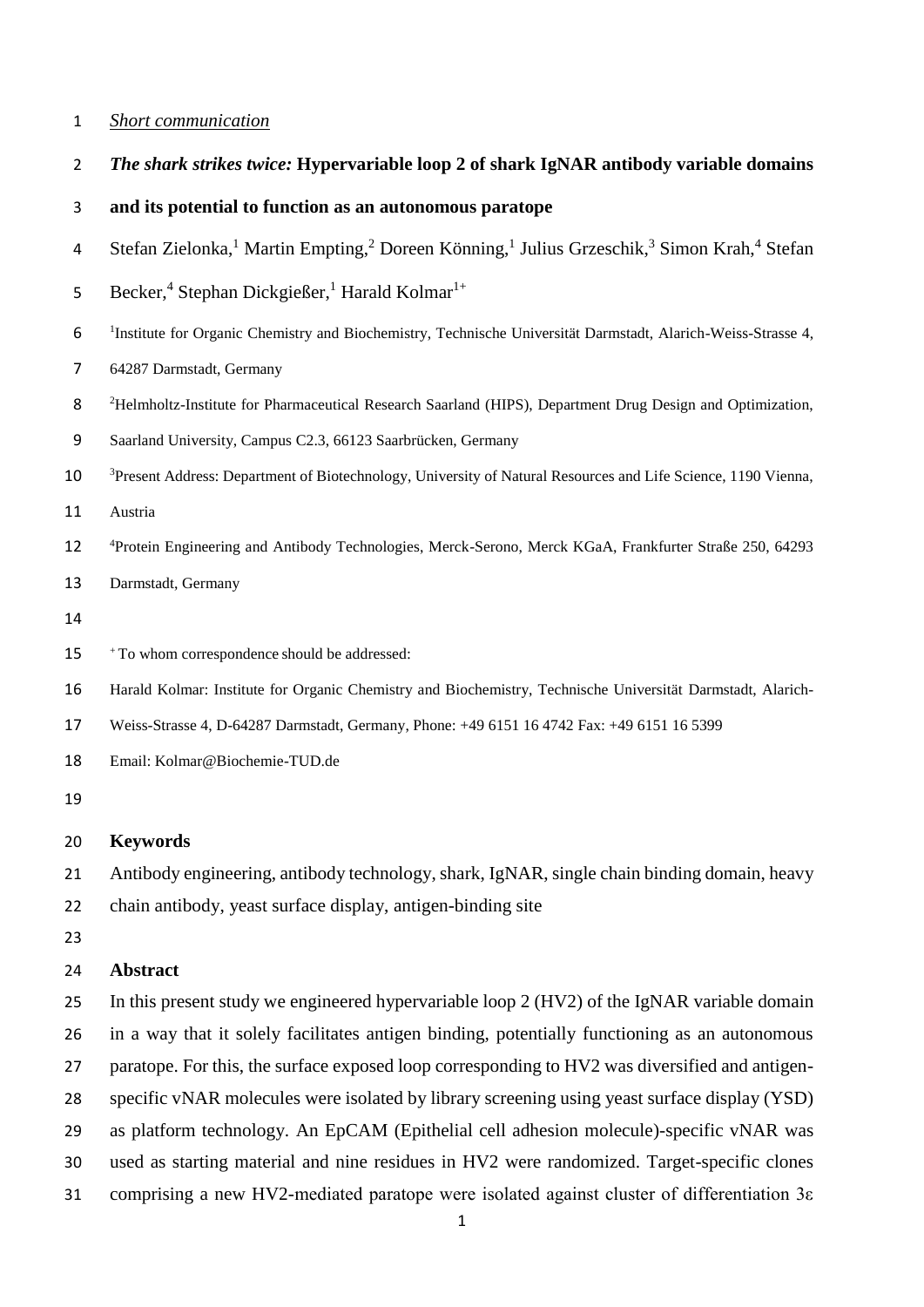(CD3ε) and human Fcγ while retaining high affinity for EpCAM. Essentially, we demonstrate that a new paratope comprising moderate affinities against a given target molecule can be engineered into the vNAR scaffold that acts independent of the original antigen-binding site, composed of complementarity determining region 3 (CDR3) and CDR1.

# **Introduction**

 Besides antibodies with the classical composition of heavy and light chains, sharks produce a heavy-chain only homodimer, referred to as IgNAR, in which antigen binding is mediated by a single variable domain, named vNAR [\(Greenberg et al. 1995\)](#page-9-0). Due to their high affinity and specificity in conjunction with their small size and high physicochemical stability, vNAR domains emerged as promising molecules for biomedical and biotechnological applications and consequently a plethora of antigen-specific vNAR molecules were isolated for various applications, as recently reviewed [\(Zielonka et al. 2014a\)](#page-10-0). The vNAR domain displays several peculiar characteristics. By virtue of the deletion in the framework-2-CDR2-region, vNAR is the smallest antibody-like antigen binding domain in the animal kingdom known to date, with a molecular mass of approximately 12 kDa [\(Barelle et al. 2009;](#page-8-0) [Stanfield et al. 2004\)](#page-9-1). As a consequence, vNAR domains have only two complementary determining regions CDR1 and CDR3, the latter region primarily mediates antigen-binding. After antigen contact high rates of mutations cluster to the CDRs, to the CDR2 truncation site, where the remaining loop forms a belt-like structure at the bottom of the molecule and to a loop which corresponds to HV4 in T- cell receptors (Fig. 1). Correspondingly, these mutation-prone regions have been named HV2 and HV4, respectively [\(Dooley et al. 2006;](#page-9-2) [Zielonka et al. 2014a\)](#page-10-0). vNAR domains can be categorized into four types, based on the presence and absence of non-canonical cysteine residues, which are not found in classical antibody variable domains [\(Diaz et al. 2002;](#page-8-1) [Kovalenko et al. 2013;](#page-9-3) [Stanfield et al. 2004;](#page-9-1) [Stanfield et al. 2007;](#page-9-4) [Streltsov et al. 2005;](#page-9-5) [Zielonka](#page-10-0)  [et al. 2014a\)](#page-10-0). Except for type I domains, HV2 is located distantly from the conventional antigen- binding site, composed of CDR3, CDR1 and HV4 (Fig. 1). However, for type I vNAR molecules, CDR3 is held tightly into the direction of HV2 [\(Stanfield et al. 2004\)](#page-9-1). Consistent with this structural feature, mutations are favored in this loop for this particular type of domain, indicating that in this context HV2 might participate in antigen binding [\(Flajnik et al. 2011;](#page-9-6) [Stanfield et al. 2004\)](#page-9-1).

 Within this work, we set out to engineer HV2 in a type IV vNAR in a way that it solely facilitates antigen binding, independent from the conventional antigen-binding site composed of CDR3 and CDR1 (and HV4). For this, we randomized nine residues of HV2 of a high-affinity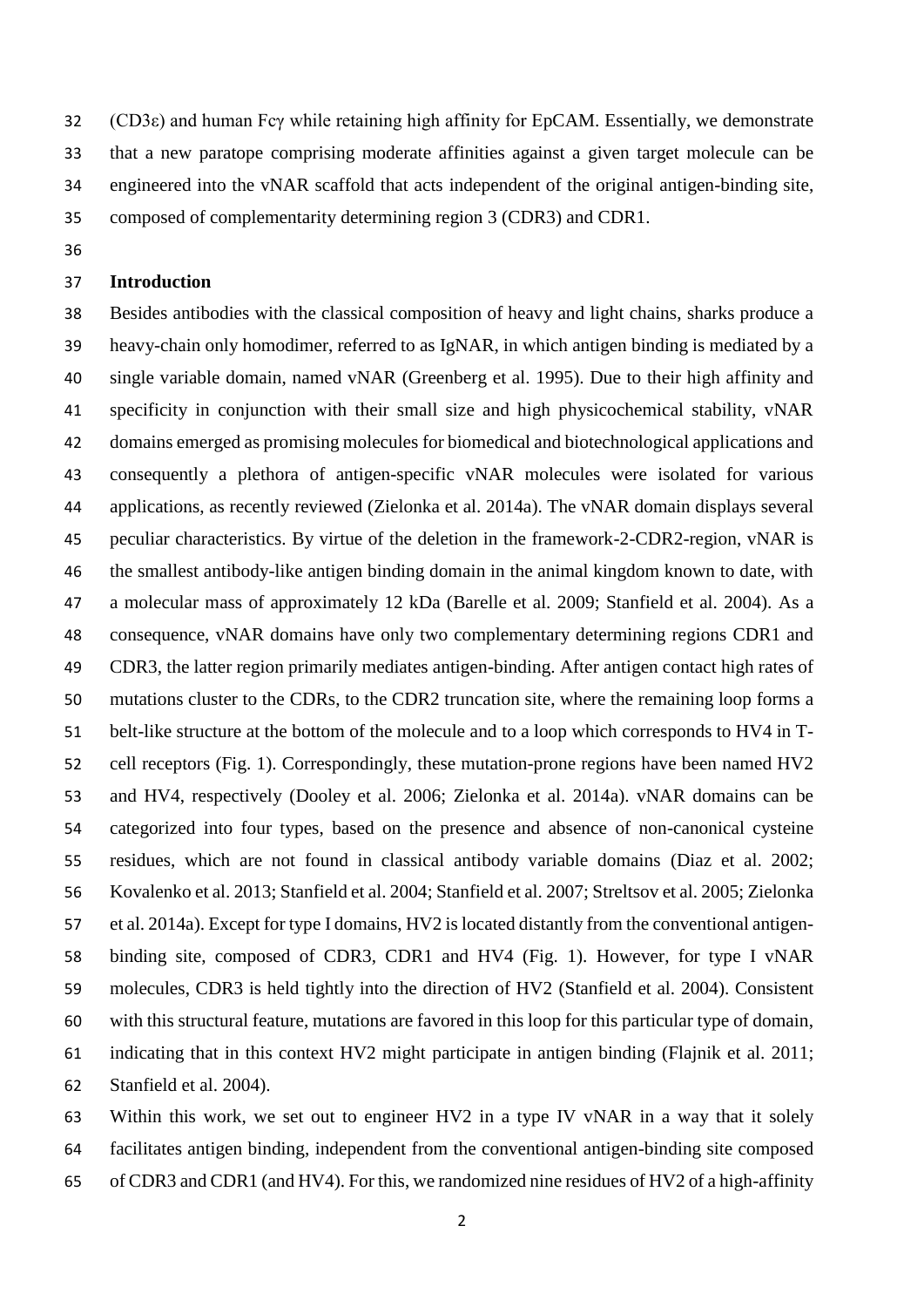EpCAM-binding semi-synthetic vNAR molecule, known as 5005 [\(Zielonka et al. 2014b\)](#page-10-1). This particular molecule was isolated from a semisynthetic library where the regions corresponding to CDR1 and CDR3 were randomized. Hence, HV2 is not involved in antigen binding. Herein we report the isolation of antigen-binding vNAR molecules with artificial HV2 loops against two different antigens, CD3ε and non-glycosylated human Fcγ, using yeast surface display. Interestingly, isolated binders retained high affinities against EpCAM, demonstrating that HV2 can potentially function as a paratope without compromising the structural and functional integrity of the vNAR scaffold. To the best of our knowledge, this approach for the generation of a new antigen-binding site has not been reported to date.

# **Materials and Methods**

# *Media and reagents*

 YPD medium contained 20 g/L tryptone, 20 g/L dextrose and 10 g/L yeast extract. SD-CAA medium was composed of 1.7 g/L yeast nitrogen base without amino acids and ammonium sulfate, 5 g/L ammonium sulfate, 5 g/L Bacto casamino acids, 20 g/L dextrose, 8.6 g/L 81 NaH<sub>2</sub>PO<sub>4</sub> x H<sub>2</sub>O, and 5.4 g/L Na<sub>2</sub>HPO<sub>4</sub>. SG-CAA medium was prepared similarly except for 82 the substitution of 20 g/L dextrose by galactose. Additionally 10 % (w/v) polyethylene glycol 83 8000 (PEG 8000) was incorporated. Phosphate-buffered saline (PBS) contained 8.1 g/L NaCl, 84 0.75 g/L KCl, 1.13 g/L Na<sub>2</sub>HPO<sub>4</sub> and 0.27 g/L KH<sub>2</sub>PO<sub>4</sub>, pH 7.4. Recombinant human His-tagged EpCAM and recombinant human CD3ε were purchased from

AcroBiosystems. Glycosylated human Fcγ was produced in-house. Non glycosylated human

Fcγ, produced in-house, carries an Asn297Ala mutation, preventing glycosylation.

### *Library construction*

 pCT plasmid, carrying genetic information for EpCAM-specific vNAR molecule 5005 (Zielonka et al., 2014a) was used as template for HV2-randomized library construction. HV2- diversification was executed in a consecutive 2-step splicing by overlap extension polymerase chain reaction (PCR) as depicted in Fig. 2A. For all reactions the conditions were: 94 °C for 94 2 min, 35 cycles of 30 s at 94 °C, 30 s at 55 °C and 40 s at 72 °C, followed by 72 °C for 7 min. Primer sequences are listed in Tab. S1. For the first PCR step, two reactions were carried out in parallel, each containing isolated plasmid DNA as starting material. In one reaction, primer 97 pair HV2\_SOE\_rand\_up/pCT\_Seq\_lo was used. The forward primer randomized 9 residues in the surface exposed loop, corresponding to HV2. Residues considered for randomization are shown in Fig. 1. In the other reaction, primer pair pCT\_Seq\_up/HV2\_SOE\_lo was engaged.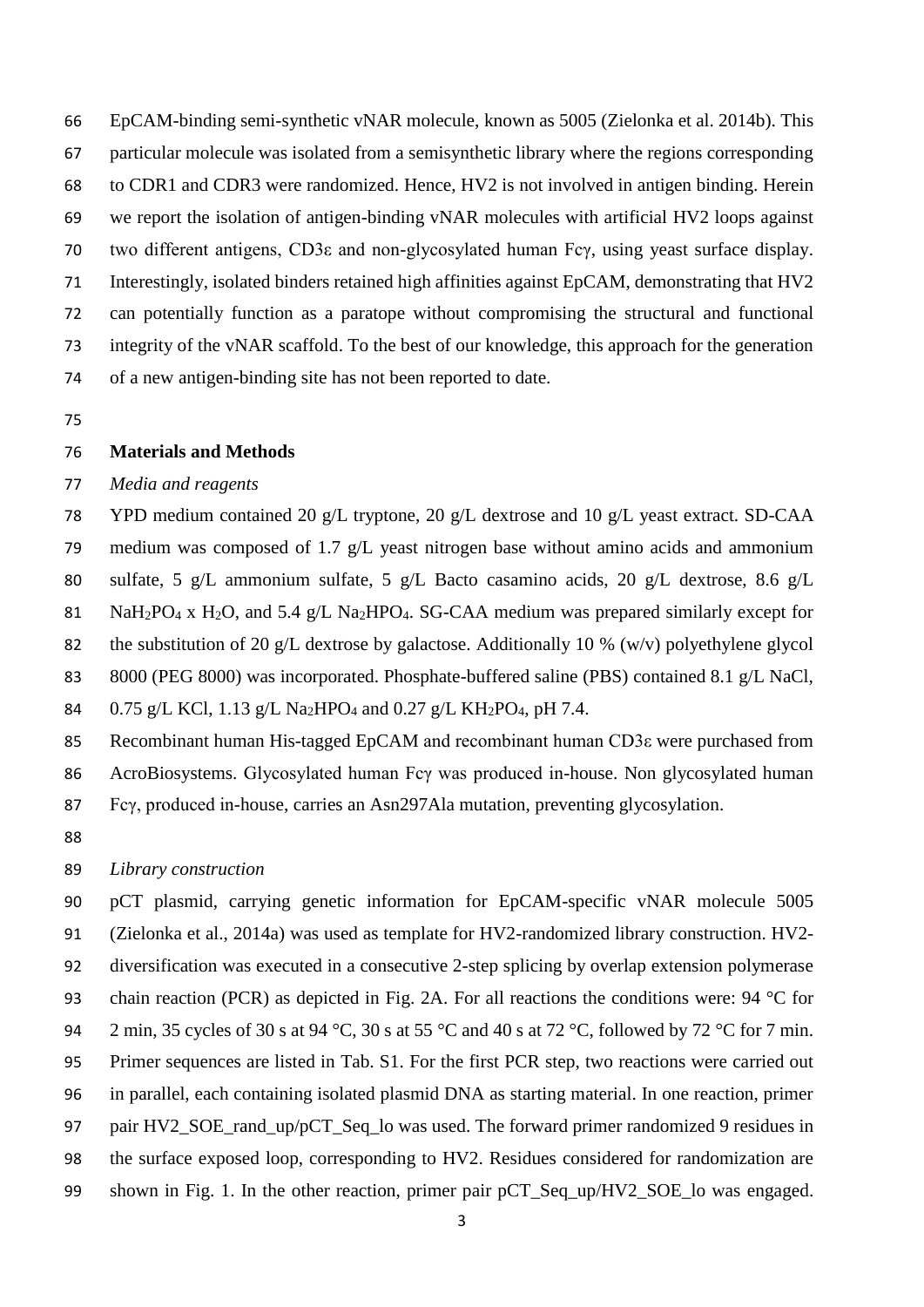The respective PCR products were purified using Wizard® SV Gel and PCR Clean-up System (Promega) according to the manufacturer's instructions. For the subsequent PCR, 1 µl of each PCR product was used as template, respectively. After 6 cycles, primer pair pCT\_Seq\_up/pCT\_Seq\_lo was added. The resulting PCR product was purified *via* Wizard® SV Gel and PCR Clean-up System.

 The pCT plasmid [\(Boder and Wittrup 1997\)](#page-8-2), used for gap repair cloning and surface presentation of vNAR library candidates, was digested with *Nhe*I and *Bam*HI and purified *via* Wizard® SV Gel and PCR Clean-up System. For electroporation, 1-2 µg of the digested plasmid and 6-8 µg of insert were used. After 1 h incubation at 30 °C (1:1 YPD and 1 M sorbitol) library size was calculated by dilution plating. Yeast cells (EBY 100) were transferred into SD-CAA medium. Stocks were stored at -80 °C. For yeast surface display cells were grown overnight at 30 °C in SD-CAA medium, transferred into SG-CAA medium and incubated for 112 1-2 days at 20 °C.

 *Binding assays on the yeast surface and library screening for the isolation of target-specific vNAR molecules*

 Procedures and protocols for yeast surface display of vNAR domains have already been described by our group [\(Zielonka et al. 2014b\)](#page-10-1) and thus are herein only briefly described. Flow cytometry was used to analyze presentation on the yeast surface and for single clone analysis. 119 About  $10^7$  cells were labeled consecutively with anti-cMyc antibody (monoclonal, mouse, made in-house) and anti-mouse IgG FITC conjugate (goat, Sigma Aldrich, diluted 1:10 in PBS) for at least 10 min on ice. For single clone analysis, vNAR-presenting cells were either incubated with biotinylated, His-tagged CD3ε or Fcγ antigen for 15 min on ice and subsequently stained with Steptavidin-APC (diluted 1:10), Penta-His Alexa Fluor 488 conjugate (Qiagen, diluted 1:30) or anti-Hu IgG (Fcγ-specific) PE (eBioscience, diluted 1:30) for 10 min. Plasmid DNA from positive clones was isolated and sent out for sequencing with pCT-seq\_lo or pCT-seq\_up oligonucleotide (Tab. S1).

 Affinities of isolated vNAR variants on yeast cells were determined as described [\(Chao et al.](#page-8-3)  [2006;](#page-8-3) [VanAntwerp and Wittrup 2000;](#page-9-7) [Zielonka et al. 2014b\)](#page-10-1). Flow cytometric analysis was performed to determine antigen binding. At least eight different antigen concentrations were used and cells were incubated for at least 1 h with the respective antigen. For the final calculation, RFU was plotted against antigen concentration.

 Library screening for the isolation of antigen-specific vNAR molecules was performed on a MoFlo cell sorter (Beckman Coulter) and analyzed *via* Summit 4.3. For two-dimensional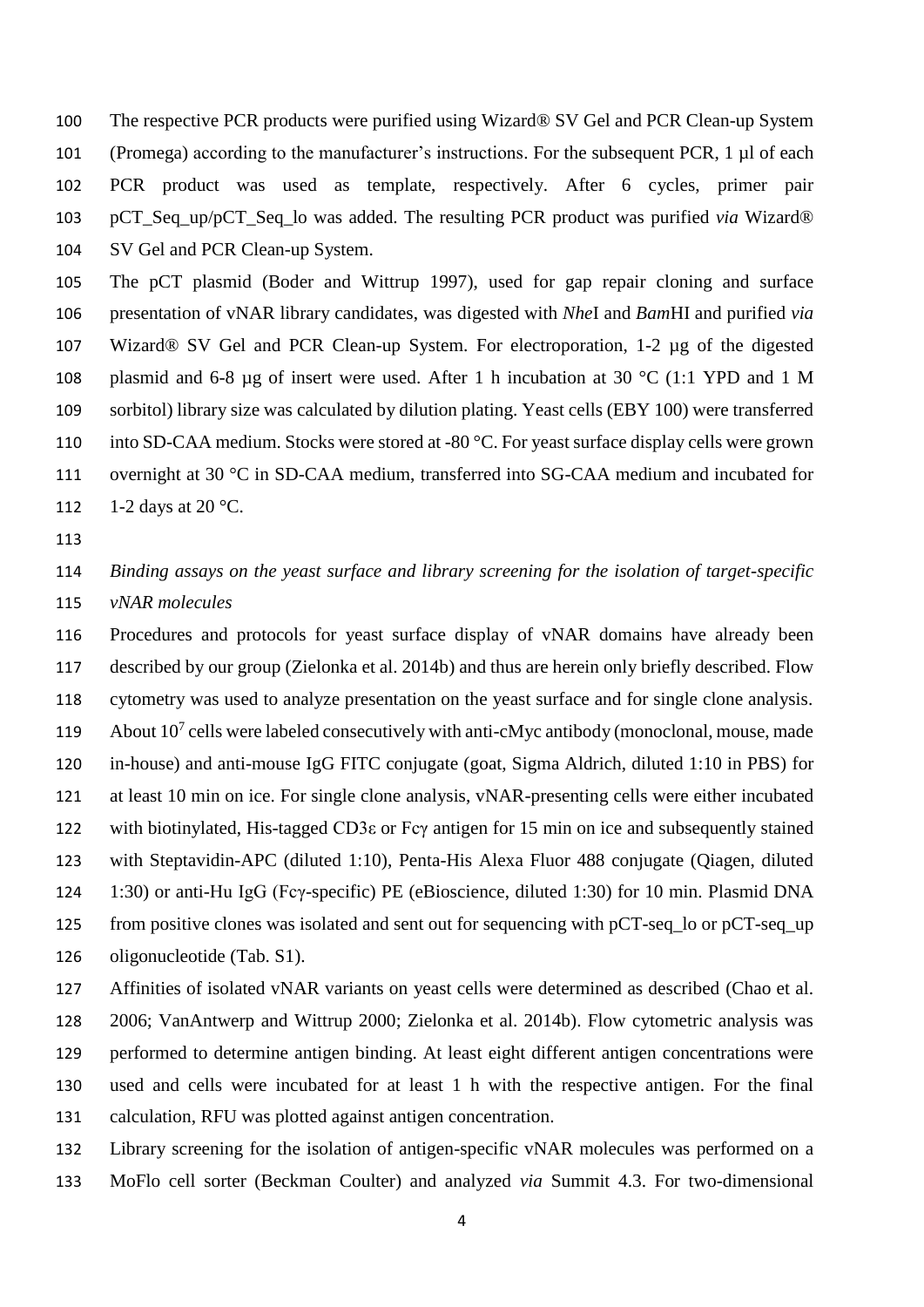screening, cells were resuspended in PBS containing the desired concentrations of both antigens and incubated on ice for at least 30 min. Subsequently, antigen-binding was detected using streptavidin-allophycocyanin conjugate (diluted 1:10), Penta-His Alexa Fluor 488 conjugate, anti-Hu IgG (Fcγ-specific) PE or Fcγ-specific Fab-fragment conjugated to Alexa Fluor 488 (Jackson ImmunoResearch, diluted 1:30). For the first rounds of sorting of the initial library, 139 approximately 2 x  $10^8$  cells were analyzed and sorted. Consecutive rounds were at least performed with a 10-fold excess of cells that were collected in the previous round to ensure coverage of the enriched population.

### **Results and Discussion**

 The artificial HV2-randomized library for yeast surface display was constructed by polymerase chain reaction (PCR) using plasmid encoded EpCAM-specific clone 5005 as starting material. In the framework of this clone, 9 residues in HV2 were totally diversified by the incorporation of trinucleotide mixtures encoding all 19 amino acids except cysteine into the corresponding oligonucleotide. Residues considered for library design are given in Fig. 1 (blue residues). The library was established in a consecutive 2-step splicing by overlap extension PCR, as depicted in Fig. 2A and a yeast surface display library with an estimated diversity of approximately 151 1 x  $10^9$  unique clones (calculated by dilution plating) was constructed in a homologous recombination-based process referred to as plasmid gap repair [\(Benatuil et al. 2010\)](#page-8-4). As already described [\(Zielonka et al. 2014b\)](#page-10-1), library encoded HV2-randomized vNAR fragments were displayed on the yeast surface *via* Aga1p/Aga2p association [\(Boder and Wittrup 1997\)](#page-8-2). vNARs were expressed as fusion protein with HA-tag and cMyc-epitope at the *N*-terminus and *C*- terminus, respectively, for the detection of surface displayed library candidates. Surface presentation as well as maintenance of structural integrity i.e. EpCAM-binding of HV2- randomized library candidates was assessed by indirect fluorescence labeling of the cMyc- epitope or *via* EpCAM binding assays on the yeast surface (Fig. 2B and C). Within one day post induction, there was more than 40 % cMyc-tag expression of the library detectable and about 36 % of EpCAM labeling, indicating that the vast majority of displayed vNAR fragments retained their structural integrity after randomization of HV2. These findings are consistent with the observation that HV2 is a mutation-prone region [\(Dooley et al. 2006;](#page-9-2) [Flajnik et al. 2011;](#page-9-6) [Stanfield et al. 2004\)](#page-9-1), potentially tolerating a high degree of diversity at the sequence level as well as structural multiplicity.

 To evaluate whether this loop can potentially function as a distinct antigen-binding site, the library was screened against two different targets, CD3ε and non-glycosylated human Fcγ. To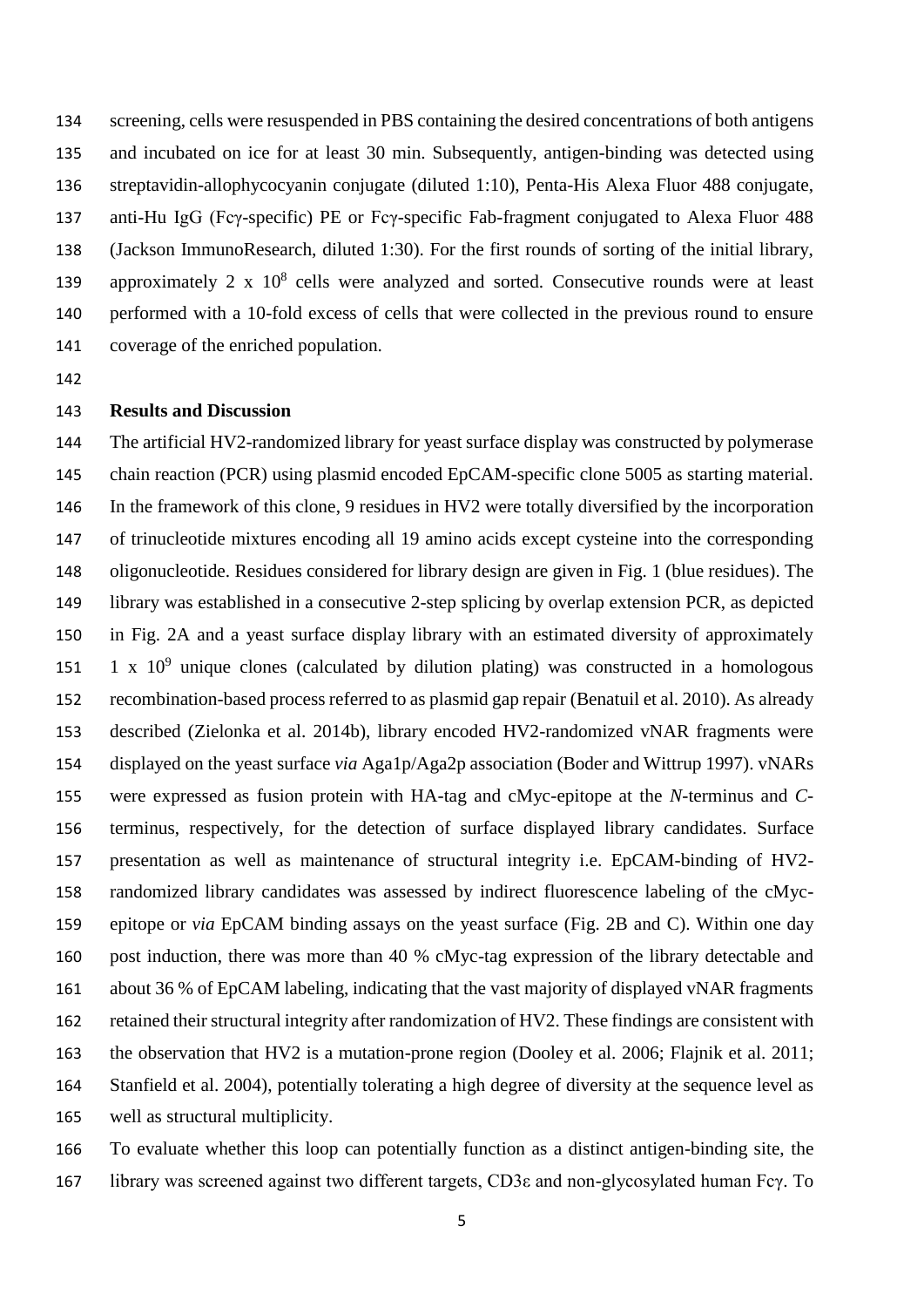isolate binders, targeting a new antigen with HV2 while retaining affinity against EpCAM, first and last round of screening were performed two-dimensionally for target-binding (Fig. 3). To this end, vNAR binding of his-tagged EpCAM was detected using an Alexa Fluor 488 labeled anti-His-tag antibody. Binding to CD3ε was detected using biotinylated antigen as well as Streptavidin-APC. To avoid off-target binding against detection reagents, the labeling strategy was alternated from using biotinylated CD3ε to his-tagged antigen which was detected via Alexa Fluor 488 labeled anti-His-tag antibody. Consequently, we only sorted for CD3ε-binding. Initial FACS sorting rounds were performed with 1 µM EpCAM and 2 µM CD3ε. To enhance screening stringency, hence, to obtain binders against CD3ε displaying adequate affinities, the 177 respective target protein concentration was reduced to  $1 \mu M$  in rounds 3 and 4. As shown in Fig. 3, we were able to enrich cells displaying a double-positive antigen-specific signal for EpCAM and CD3ε within four rounds of FACS sorting. Interestingly, we also enriched for a population which lost its ability for EpCAM binding, indicating that this particular population lost its structural integrity (Fig. 3).

 Likewise, sorting carried out against non-glycosylated human Fcγ protein also revealed a significant enrichment of FACS double-positive clones (Fig. S1). In these particular screening experiments, binding to human Fcγ was detected using either anti-human Fcγ-specific IgG conjugated to PE (rounds 1,3 and 4) or Fcγ-specific Fab-fragment conjugated to Alexa Fluor 488 (sorting round 2).

 Single clones were analyzed in terms of their ability to target both antigens, EpCAM and CD3ε, and double-positive clones were sent out for sequencing, resulting in the identification of several double-positive clones (Fig. S2). Importantly, all identified clones were direct progenies of parental molecule 5005, each comprising a unique sequence in HV2, resulting from library design. Most of the clones still bound strongly to EpCAM at a concentration of 1 µM but binding to CD3ε was very weak at 1 µM, as exemplarily shown for single clone H5 (Fig. S3). Notwithstanding, for one clone, referred to as clone B1 we observed binding to CD3ε to a significantly higher extent compared to all other analyzed clones, whereas for parental molecule 5005 no binding was observed against CD3ε at the highest concentration tested (Fig. 4). Since it was evidenced that yeast surface display allows for the instantaneous characterization of isolated binders in terms of affinity and stability without the need for soluble expression [\(Doerner et al. 2014;](#page-8-5) [Gai and Wittrup 2007;](#page-9-8) [VanAntwerp and Wittrup 2000;](#page-9-7) [Zielonka et al.](#page-10-1)  [2014b\)](#page-10-1) we decided to determine equilibrium binding constants *via* affinity titration on cells, as given in Tab. 1. Binder B1 displayed affinities for CD3ε of about 400 nM, without significantly compromising the affinity against EpCAM, compared to its parental molecule 5005.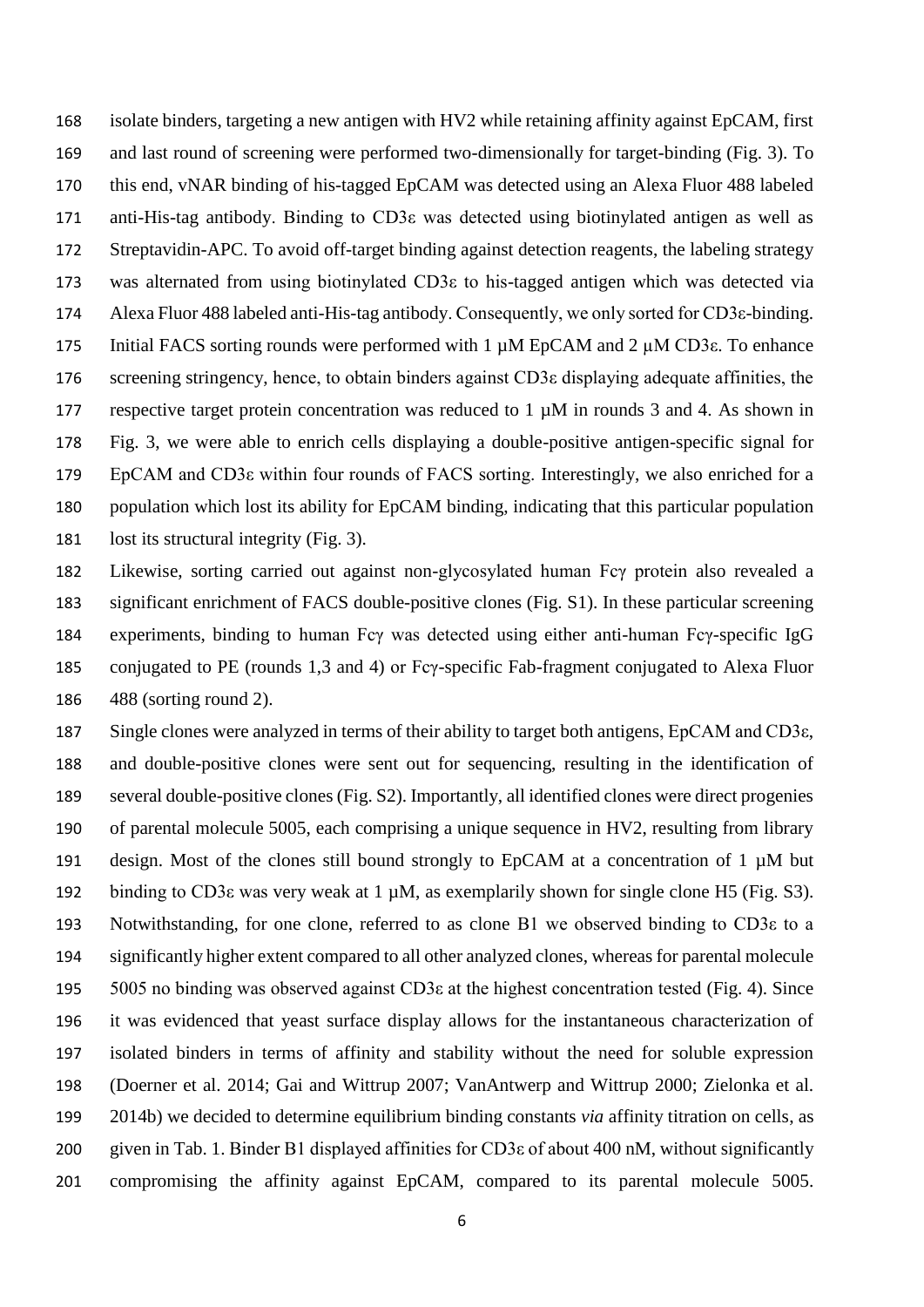Importantly, selectivity assays conducted on the yeast surface revealed that no nonspecific binding was observable against unrelated target proteins **(Fig. S4).**

204 Akin to these observations, one double positive EpCAM- and human Fcγ-binding clone, referred to as clone F1 was identified after single clone analysis (Fig. S2). Characterization of this clone resulted in a moderate affinity against human Fcγ of approximately 2.6 µM. Furthermore, no significant off-target binding was detected against unrelated target proteins **(Fig. S4).** Affinity against EpCAM was comparable to that of its parental clone 5005, which does not display detectable binding to human Fcγ, as listed in Tab. 1. In this respect, no efforts were made to optimize affinities against Fcγ *via* alanine-scanning and sub-library screening. Interestingly, this clone only bound to non-glycosylated human Fcγ. For the glycosylated equivalent we were unable to detect any binding at the highest concentrations tested (Fig. 5). Hence, one can draw conclusions with regard to the epitope that is addressed by clone F1. It is tempting to speculate, that position 297 of Fcγ is involved in the vNAR-target-interaction, since for wild-type Fcγ, this residue is Asn which is typically glycosylated. However, unglycosylated Fcγ contains an Asn to Ala mutation at this position and it can be assumed that this mutation, that prevents glycosylation, is part of the epitope targeted by HV2-diversified clone F1. Another hypothesis is that glycosylation of the Fc-fragment covers the epitope targeted by  $\alpha$ -EpCAM-Fc $\gamma$ -vNAR F1 in a way that this region as structurally not accessible.

 The immunoglobulin family displays a paramount tolerability in loop length as well as sequence variation, which is most evident for CDR regions of variable domains. However, this feature is a general hallmark of the immunoglobulin domains [\(Halaby et al. 1999;](#page-9-9) [Wozniak-Knopp et al.](#page-10-2)  [2010\)](#page-10-2) and loop regions other than the natural CDRs can be considered for engineering novel binding characteristics. In this respect, surface-exposed loops at the N-terminal tip of CH2 of human IgG have been engineered for antigen binding [\(Xiao et al. 2009\)](#page-10-3). In another very elegant approach, established by Rüker and co-workers, a new antigen-binding site was introduced in loop regions of the CH3 domain of human IgG [\(Wozniak-Knopp et al. 2010\)](#page-10-2). Most importantly, those engineered Fc fragments, named Fcab, retained the ability to elicit effector functions, clearly indicating the structural integrity of the molecule.

 Essentially, our study demonstrates that the vNAR scaffold can be engineered in a way that HV2 potentially functions as an independent paratope, exclusively facilitating antigen binding against a target-protein. Importantly the establishment of a new antigen binding site does not impair the conventional antigen-binding site, composed of CDR3 and CDR1 in its affinity. However, it needs to be mentioned that affinities mediated by HV2 are only moderate and almost certainly require optimization for further studies such as effector cell recruitment assays.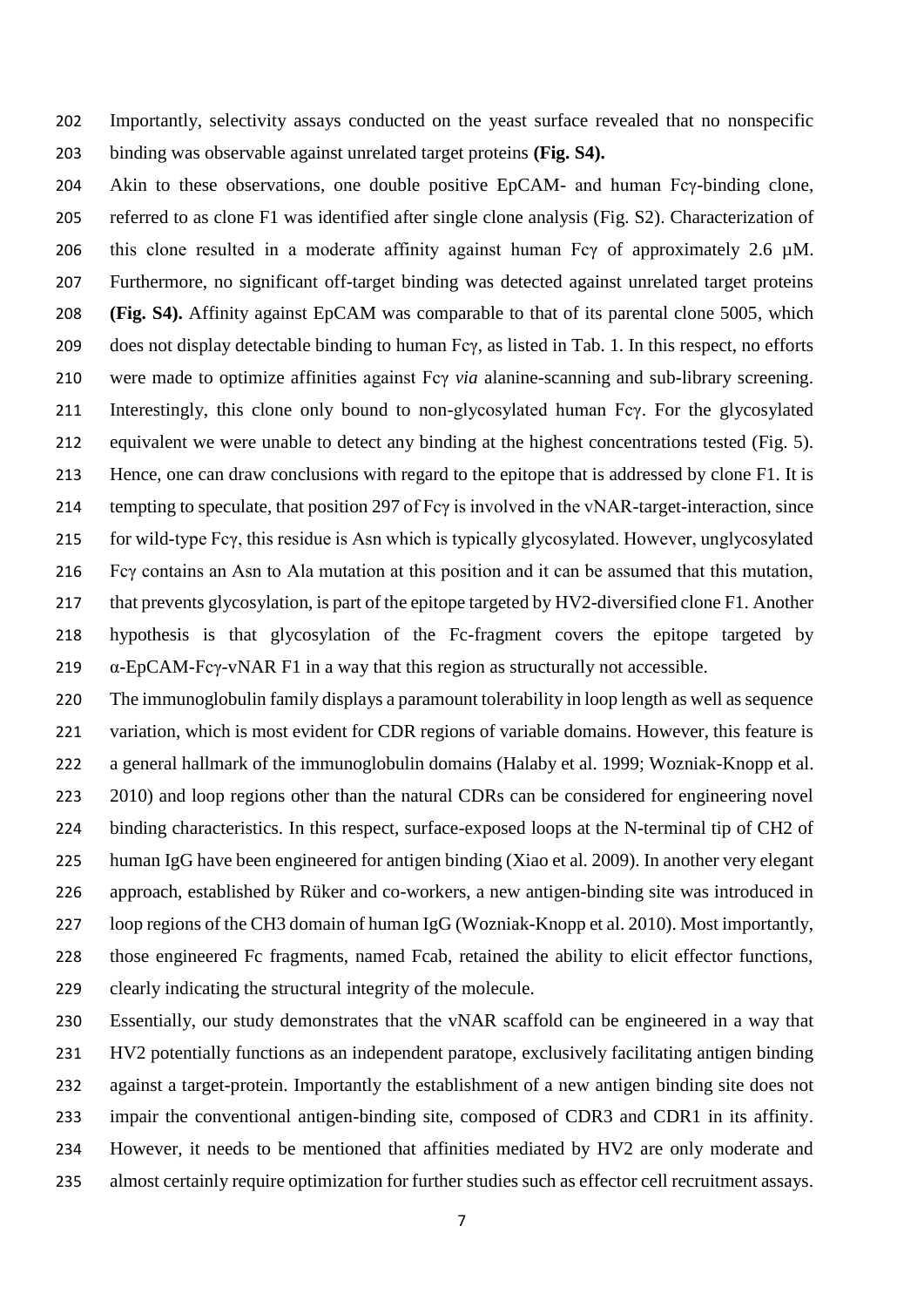In this respect, affinity maturation might be performed by second generation randomization of the HV2-adjacent surface exposed loop, referred to as EF-loop, as already described by Wozniak-Knopp *et al.* for human constant CH3 domains [\(Wozniak-Knopp et al. 2010\)](#page-10-2). This group utilized the EF-loop in CH3 as part of a novel antigen-binding site.

 In recent years, bispecific antibodies and antibody domains have opened new avenues for the treatment of various diseases [\(Kontermann 2012;](#page-9-10) [Weidle et al.](#page-10-4)  [2014\)](#page-10-4). Ultimately, it remains to be elucidated, whether shark-derived antibody domains may contribute to this continuously evolving field of therapeutic drug design in the future.

# **Disclosure of Potential Conflicts of Interest**

The authors declare no potential conflicts of interest.

# **Acknowledgments**

This work was supported in part by Federal Ministry of Education and Research (BMBF) in

frame of the consortium Nanokat. We thank Prof. Dr. Siegfried Neumann for general advice.

# **References**

- <span id="page-8-0"></span>Barelle C, Gill DS, Charlton K (2009) Shark novel antigen receptors--the next generation of
- biologic therapeutics? Adv Exp Med Biol 655:49-62 doi:10.1007/978-1-4419-1132-2\_6
- <span id="page-8-4"></span>Benatuil L, Perez JM, Belk J, Hsieh CM (2010) An improved yeast transformation method for
- the generation of very large human antibody libraries Protein engineering, design & selection:
- PEDS 23:155-159 doi:10.1093/protein/gzq002
- <span id="page-8-2"></span>Boder ET, Wittrup KD (1997) Yeast surface display for screening combinatorial polypeptide
- libraries Nature biotechnology 15:553-557 doi:10.1038/nbt0697-553
- <span id="page-8-3"></span>Chao G, Lau WL, Hackel BJ, Sazinsky SL, Lippow SM, Wittrup KD (2006) Isolating and
- engineering human antibodies using yeast surface display Nature protocols 1:755-768
- doi:10.1038/nprot.2006.94
- <span id="page-8-1"></span>Diaz M, Stanfield RL, Greenberg AS, Flajnik MF (2002) Structural analysis, selection, and
- ontogeny of the shark new antigen receptor (IgNAR): identification of a new locus
- preferentially expressed in early development Immunogenetics 54:501-512
- doi:10.1007/s00251-002-0479-z
- <span id="page-8-5"></span>Doerner A, Rhiel L, Zielonka S, Kolmar H (2014) Therapeutic antibody engineering by high
- efficiency cell screening FEBS letters 588:278-287 doi:10.1016/j.febslet.2013.11.025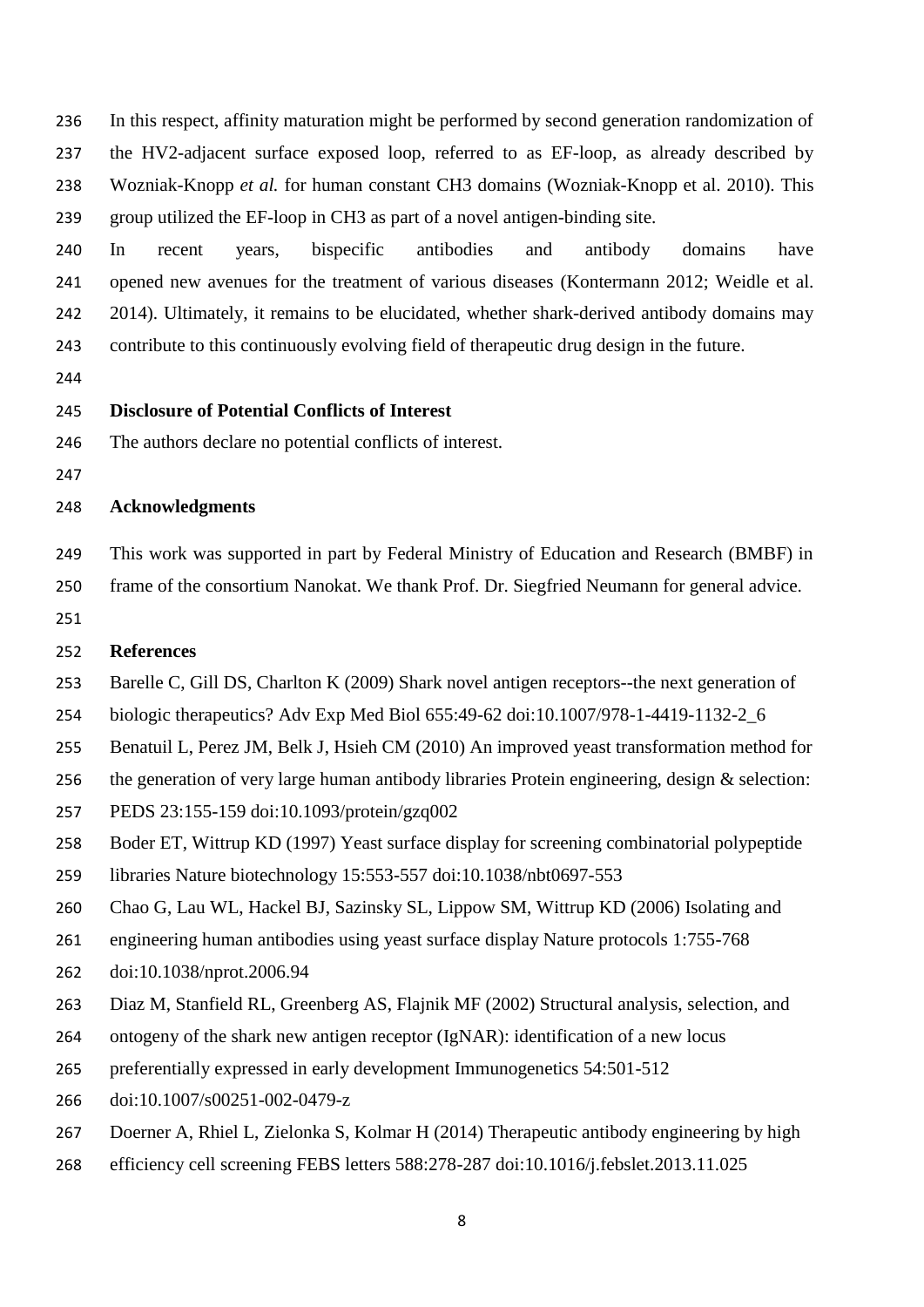- <span id="page-9-2"></span>Dooley H, Stanfield RL, Brady RA, Flajnik MF (2006) First molecular and biochemical
- analysis of in vivo affinity maturation in an ectothermic vertebrate Proceedings of the
- National Academy of Sciences of the United States of America 103:1846-1851
- doi:10.1073/pnas.0508341103
- <span id="page-9-6"></span>Flajnik MF, Deschacht N, Muyldermans S (2011) A case of convergence: why did a simple
- alternative to canonical antibodies arise in sharks and camels? PLoS biology 9:e1001120
- doi:10.1371/journal.pbio.1001120
- <span id="page-9-8"></span>Gai SA, Wittrup KD (2007) Yeast surface display for protein engineering and characterization
- Current opinion in structural biology 17:467-473 doi:10.1016/j.sbi.2007.08.012
- <span id="page-9-0"></span>Greenberg AS, Avila D, Hughes M, Hughes A, McKinney EC, Flajnik MF (1995) A new
- antigen receptor gene family that undergoes rearrangement and extensive somatic
- diversification in sharks Nature 374:168-173 doi:10.1038/374168a0
- <span id="page-9-9"></span>Halaby DM, Poupon A, Mornon J (1999) The immunoglobulin fold family: sequence analysis
- and 3D structure comparisons Protein engineering 12:563-571
- <span id="page-9-10"></span> Kontermann RE (2012) Dual targeting strategies with bispecific antibodies mAbs 4:182-197 doi:10.4161/mabs.4.2.19000
- <span id="page-9-3"></span>Kovalenko OV et al. (2013) Atypical antigen recognition mode of a shark immunoglobulin
- new antigen receptor (IgNAR) variable domain characterized by humanization and structural
- analysis The Journal of biological chemistry 288:17408-17419 doi:10.1074/jbc.M112.435289
- <span id="page-9-11"></span>Krieger E et al. (2009) Improving physical realism, stereochemistry, and side-chain accuracy
- in homology modeling: Four approaches that performed well in CASP8 Proteins 77 Suppl
- 9:114-122 doi:10.1002/prot.22570
- <span id="page-9-1"></span>Stanfield RL, Dooley H, Flajnik MF, Wilson IA (2004) Crystal structure of a shark single-
- domain antibody V region in complex with lysozyme Science 305:1770-1773
- doi:10.1126/science.1101148
- <span id="page-9-4"></span>Stanfield RL, Dooley H, Verdino P, Flajnik MF, Wilson IA (2007) Maturation of shark
- single-domain (IgNAR) antibodies: evidence for induced-fit binding Journal of molecular
- biology 367:358-372 doi:10.1016/j.jmb.2006.12.045
- <span id="page-9-5"></span>Streltsov VA, Carmichael JA, Nuttall SD (2005) Structure of a shark IgNAR antibody
- variable domain and modeling of an early-developmental isotype Protein science : a
- publication of the Protein Society 14:2901-2909 doi:10.1110/ps.051709505
- <span id="page-9-7"></span>VanAntwerp JJ, Wittrup KD (2000) Fine affinity discrimination by yeast surface display and
- flow cytometry Biotechnology progress 16:31-37 doi:10.1021/bp990133s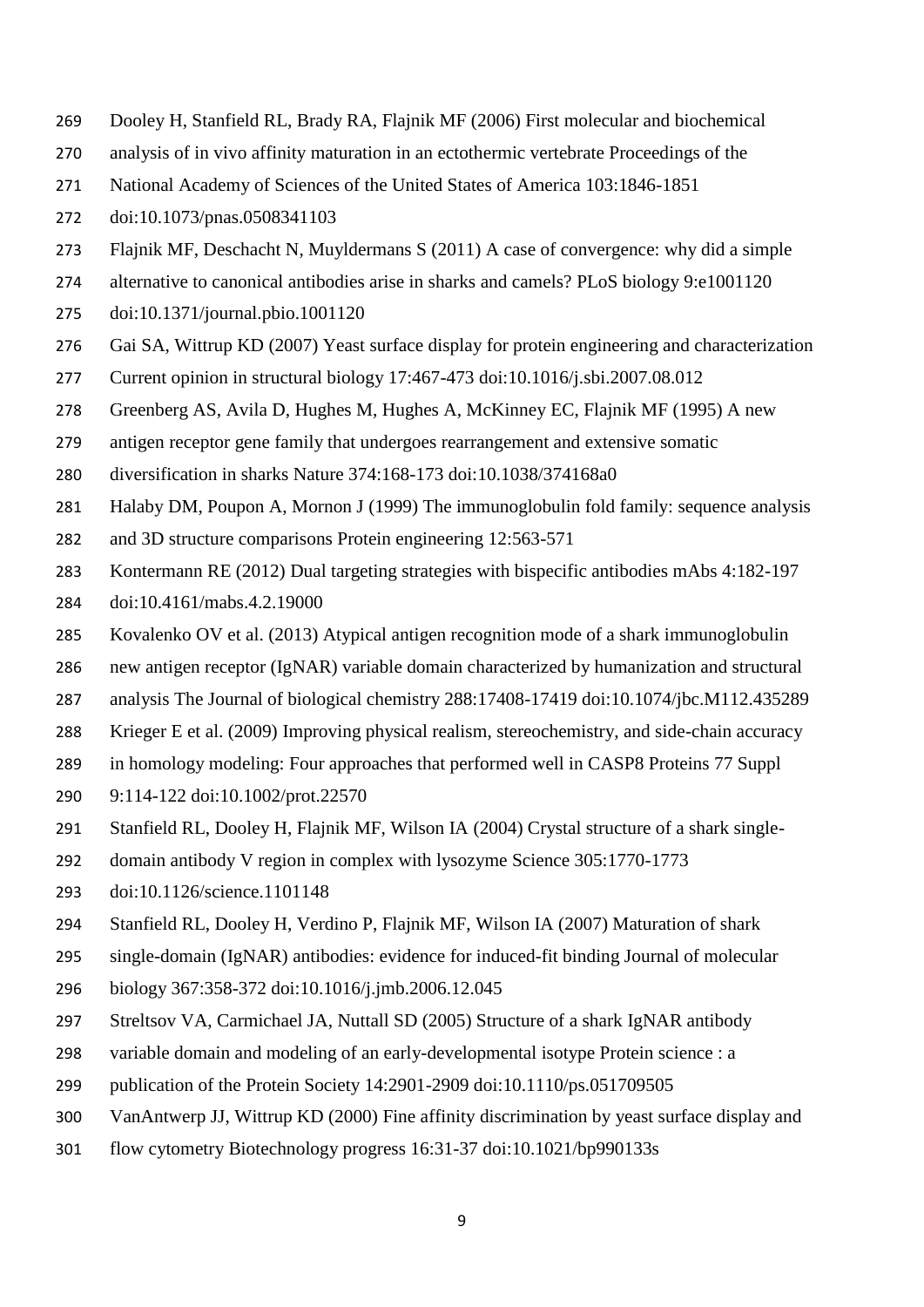- <span id="page-10-4"></span>Weidle UH, Kontermann RE, Brinkmann U (2014) Tumor-antigen-binding bispecific
- antibodies for cancer treatment Semin Oncol 41:653-660
- doi:10.1053/j.seminoncol.2014.08.004
- <span id="page-10-2"></span>Wozniak-Knopp G et al. (2010) Introducing antigen-binding sites in structural loops of
- immunoglobulin constant domains: Fc fragments with engineered HER2/neu-binding sites
- and antibody properties Protein engineering, design & selection : PEDS 23:289-297
- doi:10.1093/protein/gzq005
- <span id="page-10-3"></span>Xiao X, Feng Y, Vu BK, Ishima R, Dimitrov DS (2009) A large library based on a novel
- (CH2) scaffold: identification of HIV-1 inhibitors Biochem Biophys Res Commun 387:387-
- 392 doi:10.1016/j.bbrc.2009.07.044
- <span id="page-10-0"></span>Zielonka S, Empting M, Grzeschik J, Konning D, Barelle CJ, Kolmar H (2014a) Structural
- insights and biomedical potential of IgNAR scaffolds from sharks mAbs:0
- doi:10.4161/19420862.2015.989032
- <span id="page-10-1"></span>Zielonka S et al. (2014b) Shark Attack: High affinity binding proteins derived from shark
- vNAR domains by stepwise in vitro affinity maturation Journal of biotechnology
- doi:10.1016/j.jbiotec.2014.04.023

| 318 |  |  |
|-----|--|--|
| 319 |  |  |
| 320 |  |  |
| 321 |  |  |
| 322 |  |  |
| 323 |  |  |
| 324 |  |  |
| 325 |  |  |
| 326 |  |  |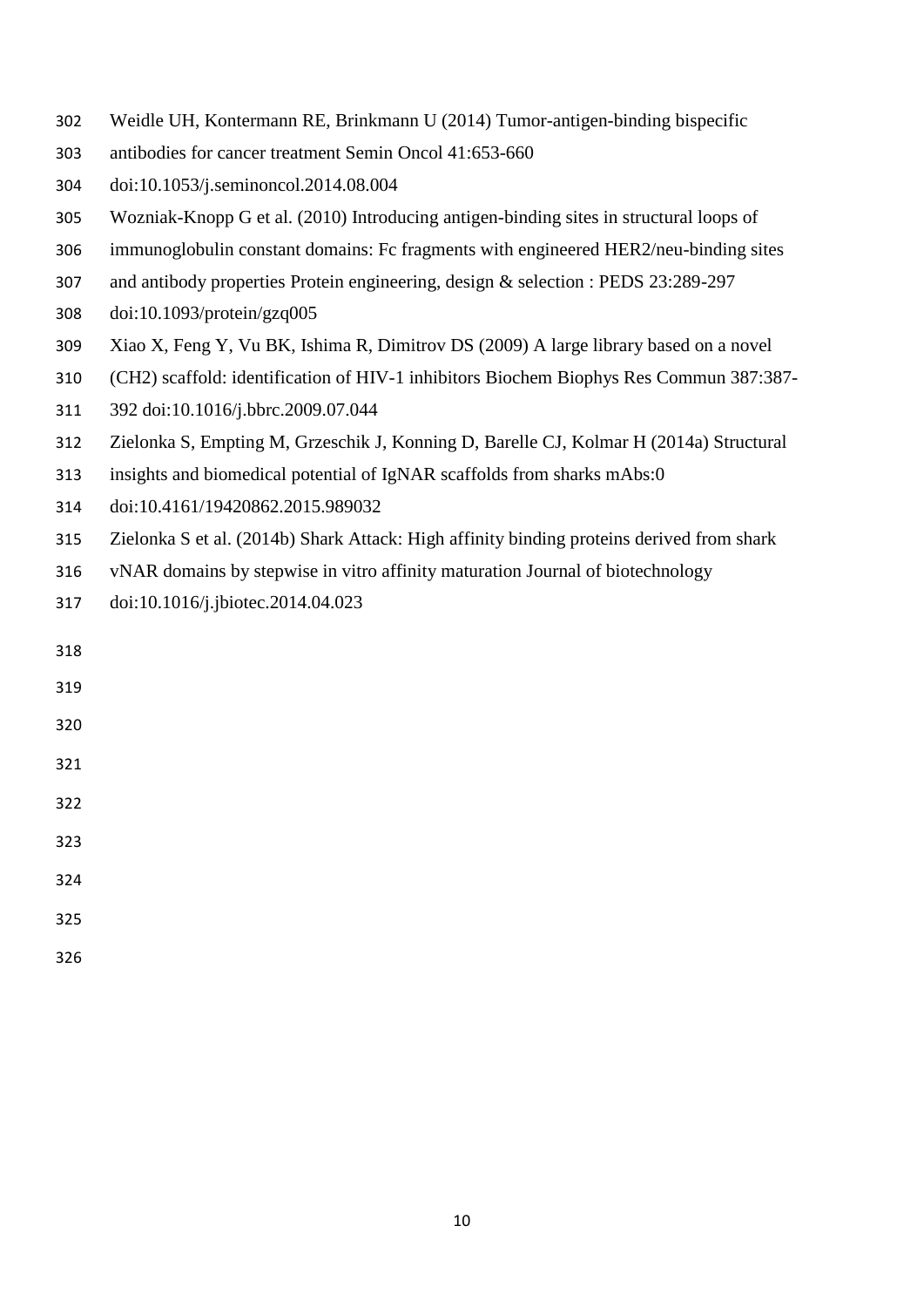

 ${\small \begin{array}{c} \texttt{MIN} \texttt{MIN} \texttt{MIN} \texttt{MIN} \texttt{MIN} \texttt{MIN} \texttt{MIN} \texttt{MIN} \texttt{MIN} \texttt{MIN} \texttt{MIN} \texttt{MIN} \texttt{MIN} \texttt{MIN} \texttt{MIN} \texttt{MIN} \texttt{MIN} \texttt{MIN} \texttt{MIN} \texttt{MIN} \texttt{MIN} \texttt{MIN} \texttt{MIN} \texttt{MIN} \texttt{MIN} \texttt{MIN} \texttt{MIN} \texttt{MIN} \texttt{MIN} \texttt{MIN} \texttt{MIN} \texttt{MIN} \texttt{MIN} \texttt{MIN} \texttt{MIN} \$  **Fig. 1** Depiction of the rationale for the generation of a new antigen-binding site into the vNAR scaffold. The conventional paratope composed of CDR3, CDR1 (and HV4) is shown in red. The potentially new antigen- binding site, consisting of HV2 is shown in blue. Yellow: Disulfide bond. Model based on pdb entry 4HGK [\(Kovalenko et al. 2013\)](#page-9-3) generated using YASARA structure.[\(Krieger et al. 2009\)](#page-9-11) Sequence shown for parental molecule 5005 used for library design. Sequence for CDR1 and CDR3 as well as HV4 of the conventional antigen- binding site shaded in red. Residues in sequence exposed loop corresponding to HV2 and considered for randomization shown in blue.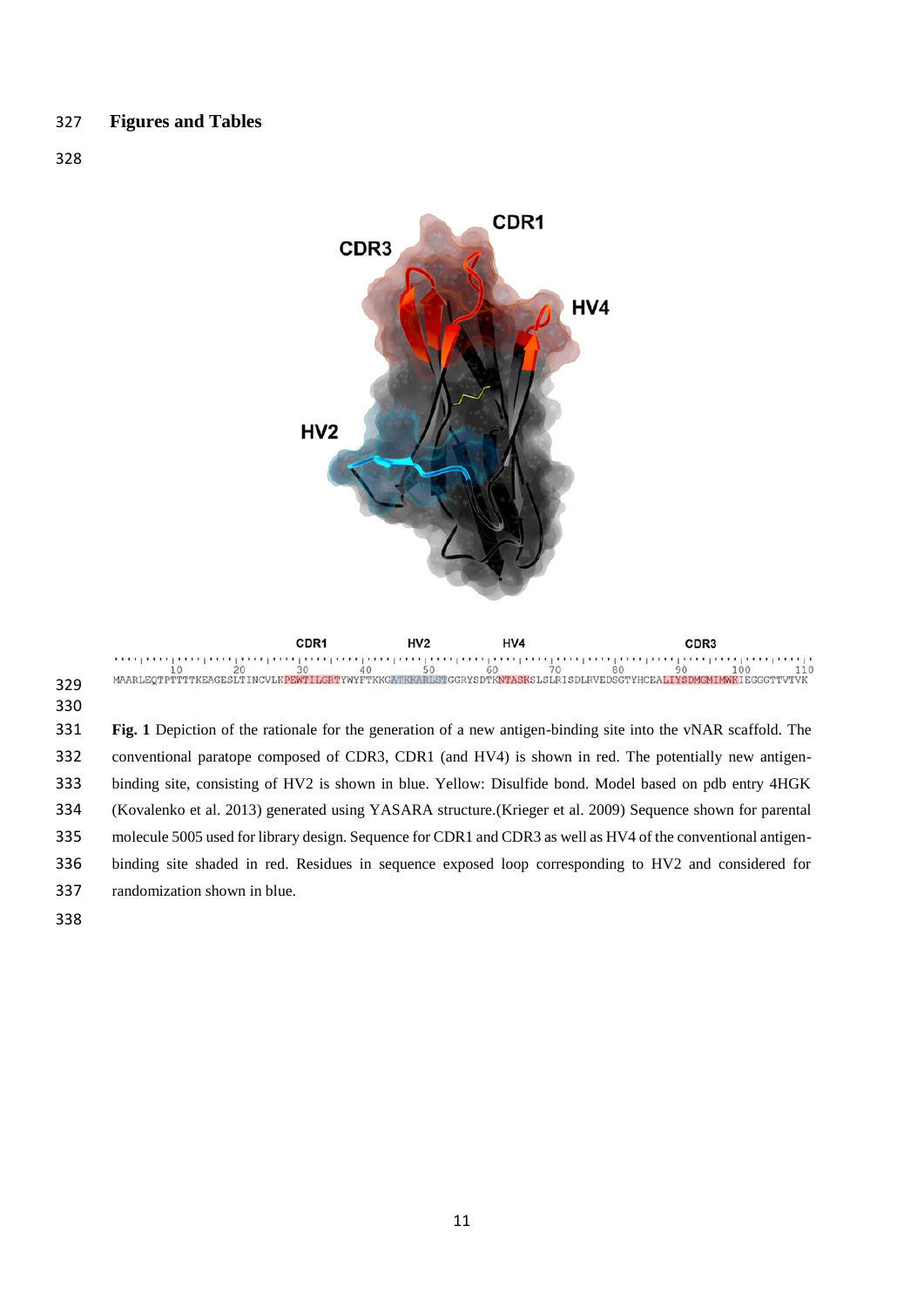

 **Fig. 2** (A) Schematic representation of PCR-based randomization of HV2. pCT plasmid encoding EpCAM- specific vNAR 5005 was used as template. In first PCRs HV2 was randomized and the corresponding up and low fragments of the vNAR domain were constructed. In a subsequent reaction the total vNAR molecule was constructed *via* splicing by overlap extension. (B and C) Analysis of HV2-randomized library based on EpCAM- specific vNAR 5005. Histogram of cMyc surface expression (B) and EpCAM-binding (C) of the constructed vNAR library assessed by indirect immunofluorescence labeling and flow cytometry, one day post induction. Cells 346 in gate: 40.1 % for cMyc staining and 35.9 % for EpCAM-labeling (1  $\mu$ M EpCAM, detected with EpCAM-specific antibody clone HEA-125 conjugated to PE, Miltenyi Biotec).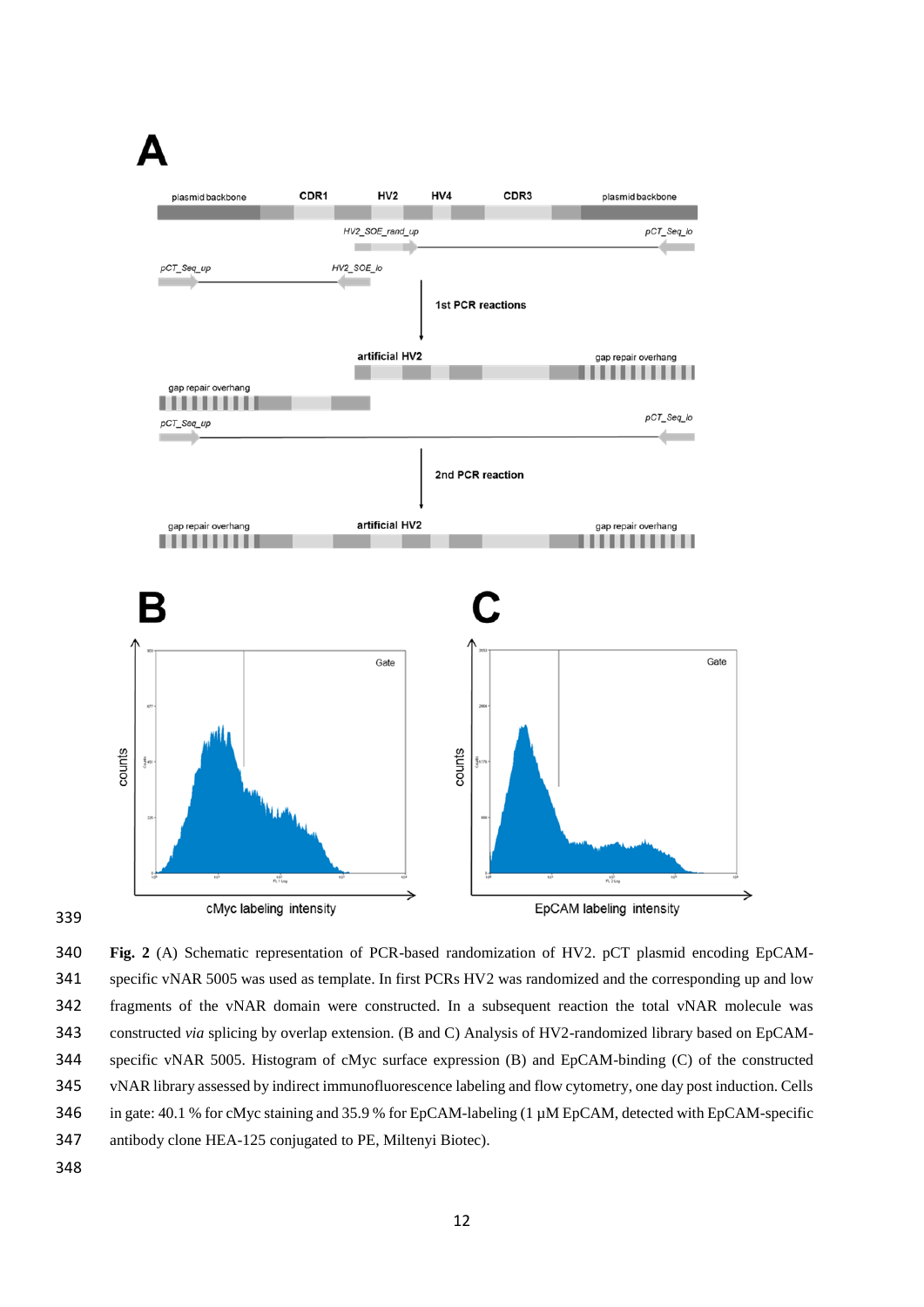

 **Fig. 3** Screening of a HV2-randomized EpCAM-specific library based on vNAR 5005 against CD3ε. Sorting gates and target concentrations are shown. In round one and four, cells were simultaneously labeled for EpCAM-binding using Penta-His Alexa Fluor 488 conjugate and CD3ε-binding *via* biotinylated antigen and Steptavidin-APC. In round two and three, cells were only labeled for CD3ε-binding using his-tagged antigen and Penta-His Alexa Fluor 488 conjugate. After round 3 a resort was performed. Cells in the sorting gate were isolated, grown and induced for the next round of selection. Target-positive cells in sorting gate: (R1) 0.1 %; (R2) 0.17 %; (R3) 1.92 % and (R4) 5.8 %.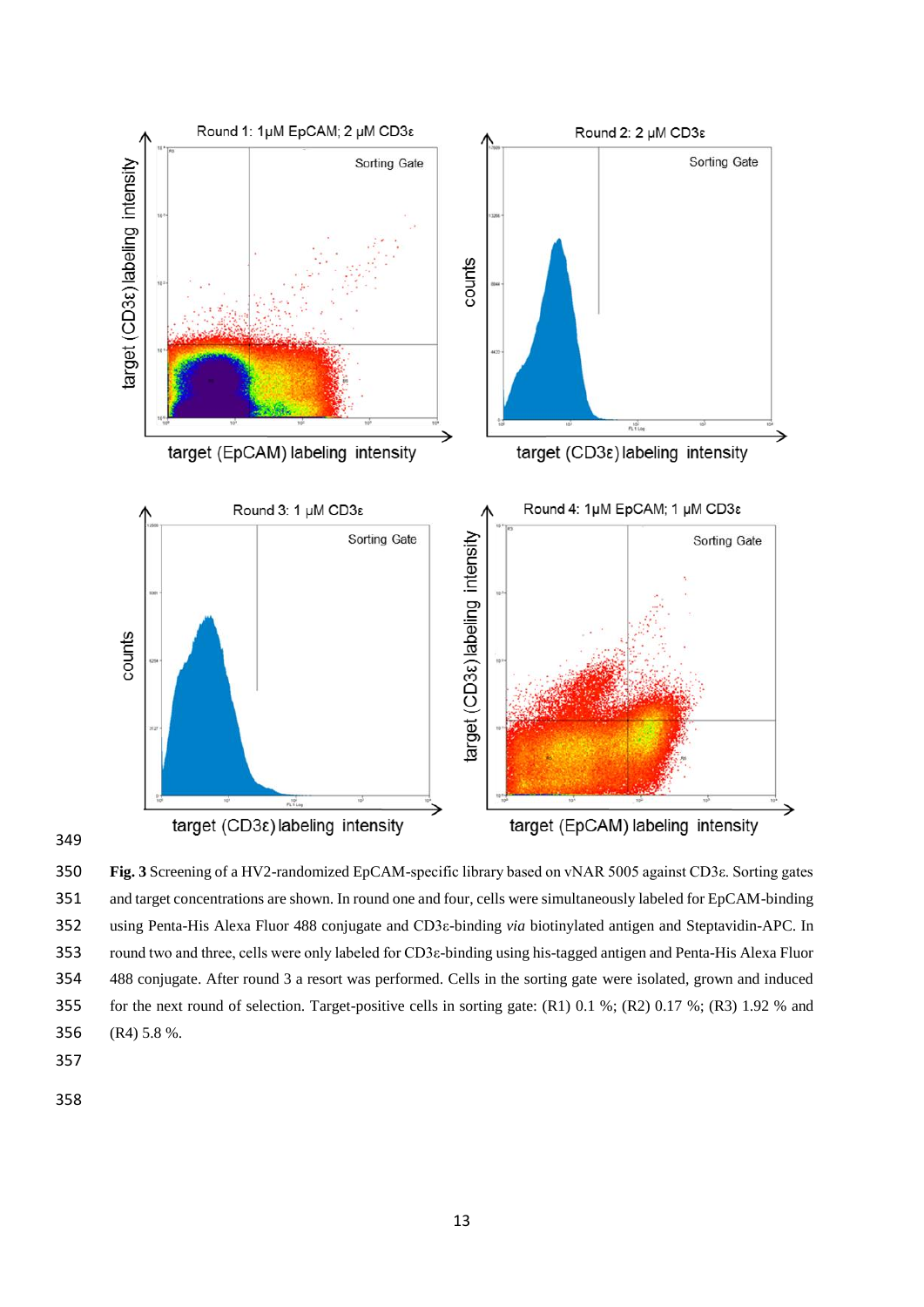

 **Fig. 4** Single clone analysis of mono-specific, parental clone 5005 and HV2-diversified clone B1 for EpCAM and CD3ε-binding. Single clones were incubated with 1 µM of the respective antigen. Alexa Fluor 488 labeled anti- His-tag antibody was used for the detection of target binding. Blue: Cells stained with EpCAM. Black: Cells incubated with CD3ε. Grey: Negative control, cells only labeled with secondary detection antibody.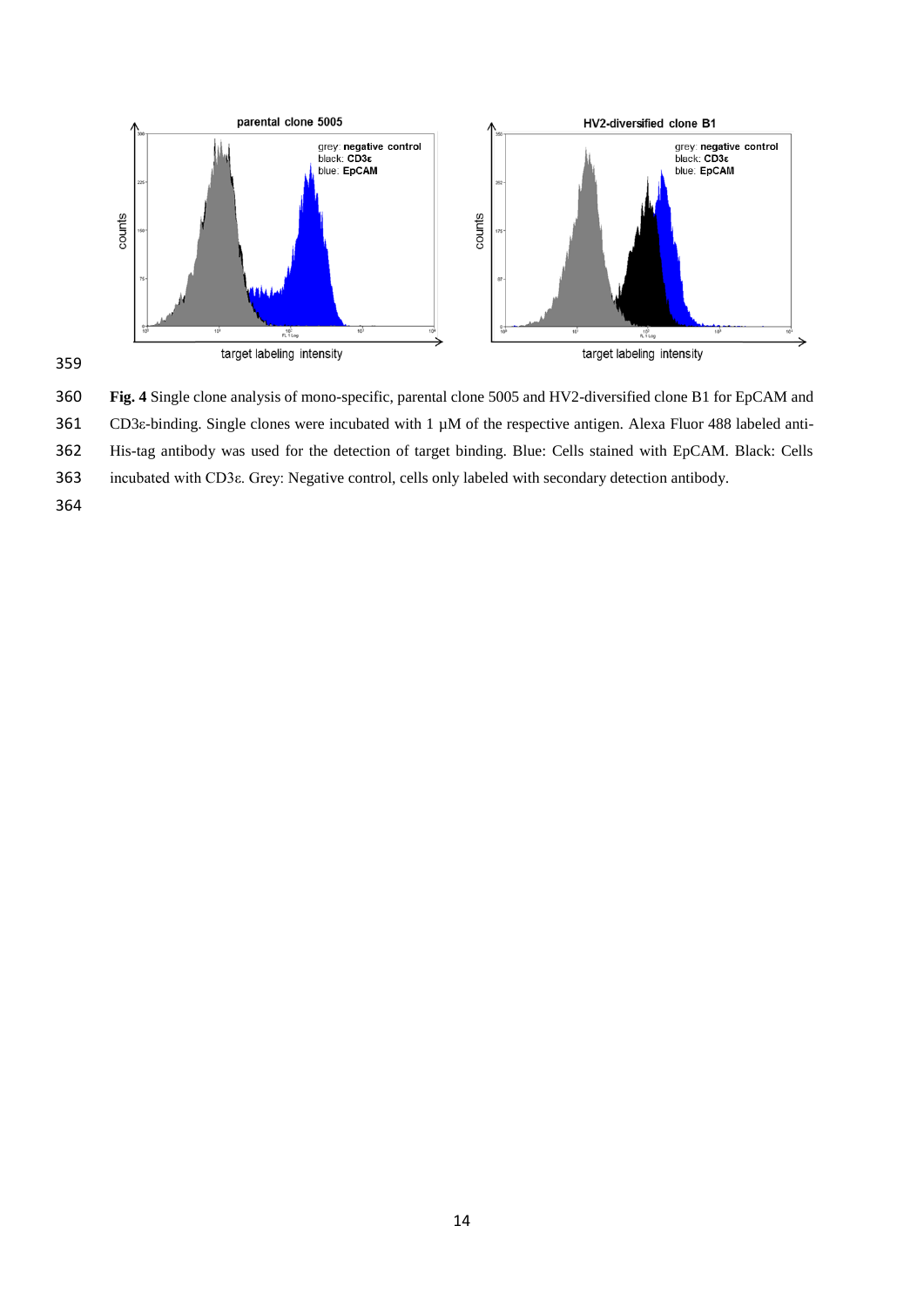

 **Fig. 5** Single clone analysis of EpCAM- and non-glycosylated Fcγ-binding HV2-diversified clone F1. Single clone was incubated with 1 µM of the respective antigen. Anti-human IgG conjugated to PE (Fcγ-specific) was used for the detection of target binding. Grey: Negative control, cells only labeled with secondary detection antibody. Black: Cells incubated with glycosylated Fcγ. Red: Cells labeled with non-glycosylated Fcγ. Blue: Cells labeled with EpCAM and detected *via* EpCAM-specific antibody clone HEA-125 conjugated to PE (Miltenyi Biotec). 

- 
- 
-